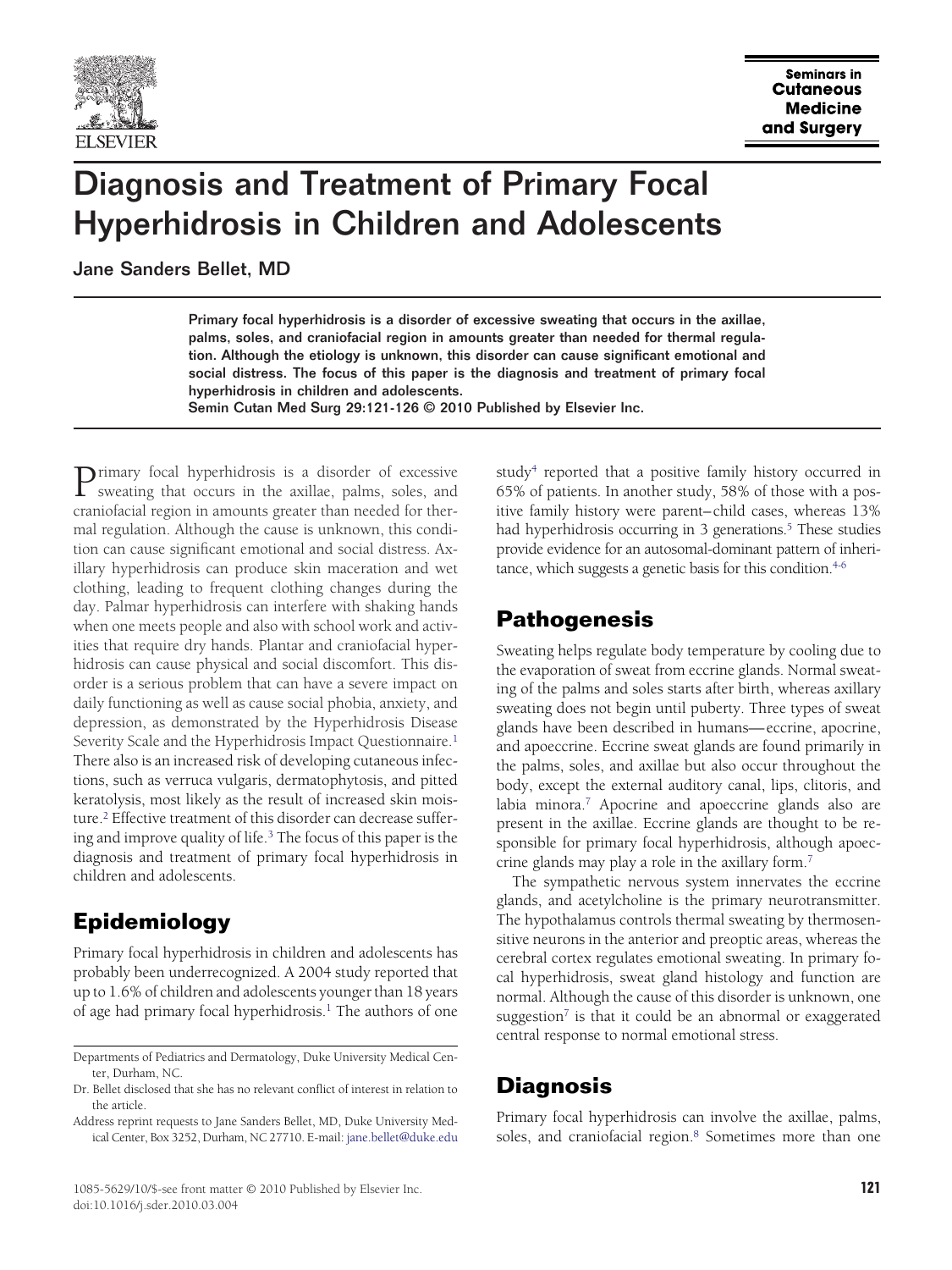| <b>History</b>                                                | <b>Family</b><br>History | <b>Review of</b><br><b>Systems</b> | <b>Medications Causing Generalized</b><br><b>Sweating (Adapted from Smith)</b> <sup>9</sup> | <b>Physical</b><br><b>Examination</b> |
|---------------------------------------------------------------|--------------------------|------------------------------------|---------------------------------------------------------------------------------------------|---------------------------------------|
| Age of onset                                                  |                          | Fever                              | Antidepressants                                                                             | Glistening axillary                   |
| <b>Pattern</b>                                                |                          | Weight loss                        | Selective serotonin reuptake                                                                | vaults, palms or                      |
| <b>Duration</b>                                               |                          | Anorexia                           | inhibitors, tricyclic antidepressants                                                       | soles, facial                         |
| Frequency                                                     |                          | <b>Palpitations</b>                | Antimigraine                                                                                | Wet marks on                          |
| Volume                                                        |                          | Headache                           | Triptans-serotonin 5-HT (1 b/1 d)                                                           | clothing (in the                      |
| Areas involved                                                |                          | Vomiting                           | agonists                                                                                    | axillae or wet                        |
| Symmetry                                                      |                          | Abdominal                          | Antipyretics                                                                                | socks)                                |
| Specific triggers                                             |                          | pain                               | Aspirin                                                                                     | Relative symmetry                     |
| Nocturnal<br>Impact on daily activities/quality of            |                          |                                    | Cholinergic agonists<br>Pilocarpine                                                         | Can be entire palm<br>and sole.       |
| life. Examples: how many times<br>a day do you have to change |                          |                                    | Hormonal agents:<br>GnRH agonists-leuprolide                                                | including the<br>distal fingertips    |
| your shirt? Can you open a jar?                               |                          |                                    | Hypoglycemic agents                                                                         | No sensory deficits                   |
| Can you open door knobs? Are                                  |                          |                                    | <b>Insulin</b>                                                                              | <b>Symmetric lividity</b>             |
| you restricted in types of                                    |                          |                                    | Sympathomimetic agents                                                                      | of the soles                          |
| footwear because of sweating?                                 |                          |                                    | Beta agonists, phenylephrine                                                                | Pulse rate                            |
|                                                               |                          |                                    | Other                                                                                       | <b>Blood pressure</b>                 |
|                                                               |                          |                                    | $\beta$ -blockers, calcium channel blockers,<br>clozapine, omeprazole, opioids              | Weight                                |

location is involved. In 2004, the Multi-Specialty Working Group on the Recognition, Diagnosis, and Treatment of Primary Focal Hyperhidrosis recommended criteria for the diagnosis of primary focal hyperhidrosis-focal, visible, excessive sweating of at least 6-months duration without apparent cause, plus at least 2 of the following characteristics: (1) a distribution that is bilateral and relatively symmetric; (2) impairment of daily activities; (3) at least 1 episode per week; (4) onset before 25 years of age; (5) family history of primary focal hyperhidrosis; or (6) focal sweating that ceases during sleep.<sup>6</sup>

The presence of generalized sweating suggests a disorder other than primary focal hyperhidrosis. Excessive heat is the most common cause of generalized sweating. Other causes include systemic diseases and medications, with sweating often continuing during sleep. A focused history and physical examination (Table  $1$ )<sup>9</sup> can screen for many of the causes of secondary sweating, which are listed in Table 2. [6](#page-4-0) Suspicion for pheochromocytoma is heightened if sweating is seen in conjunction with any of the following conditions: neurofibromatosis, von Hippel–Lindau disease, multiple endocrine neoplasia syndromes, tuberous sclerosis, Sturge–Weber syndrome, or ataxia-telangiectasia.

The diagnosis of primary focal hyperhidrosis is clinical. Tests used to quantify sweat production are not generally needed in clinical practice.<sup>6</sup> Minor's starch iodine test<sup>10</sup> or the quinizarin test<sup>11</sup> can be used to map areas of excessive sweating, which can be useful in planning before botulinum toxin A injections or local surgical ablation[.6](#page-4-0)

#### **Table 2** Principal Causes of Secondary Hyperhidrosis in Children and Adolescents (Adapted in part from Hornberger[\)6](#page-4-0)

| <b>Physiologic</b>                                                 |                                     |                                                  |
|--------------------------------------------------------------------|-------------------------------------|--------------------------------------------------|
| Increased environmental temperature                                |                                     |                                                  |
| Exercise                                                           |                                     |                                                  |
| Severe pain                                                        |                                     |                                                  |
| Anxiety                                                            |                                     |                                                  |
| During defervescence                                               |                                     |                                                  |
| Ingestion of foods (most common: spicy, citrus,<br>alcohol)        |                                     |                                                  |
| <b>Obesity</b>                                                     |                                     |                                                  |
| Pregnancy                                                          |                                     |                                                  |
| Pathologic                                                         |                                     |                                                  |
| Generalized                                                        | Regional                            | Focal                                            |
| Infectious: tuberculosis, malaria, brucellosis                     | Compensatory: spinal cord lesion    | Frey syndrome                                    |
| Neoplastic: lymphoma                                               | (trauma, syringomyelia), neuropathy | Chorda tympani syndrome                          |
| Endocrinologic: hyperthyroidism, hypoglycemia,<br>pheochromocytoma | Reflex sympathetic dystrophy        | <b>Gustatory sweating</b><br>Eccrine angiomatoid |
| Neurologic: familial dysautonomia                                  |                                     | nevus                                            |
| Other: medications. substance abuse                                |                                     |                                                  |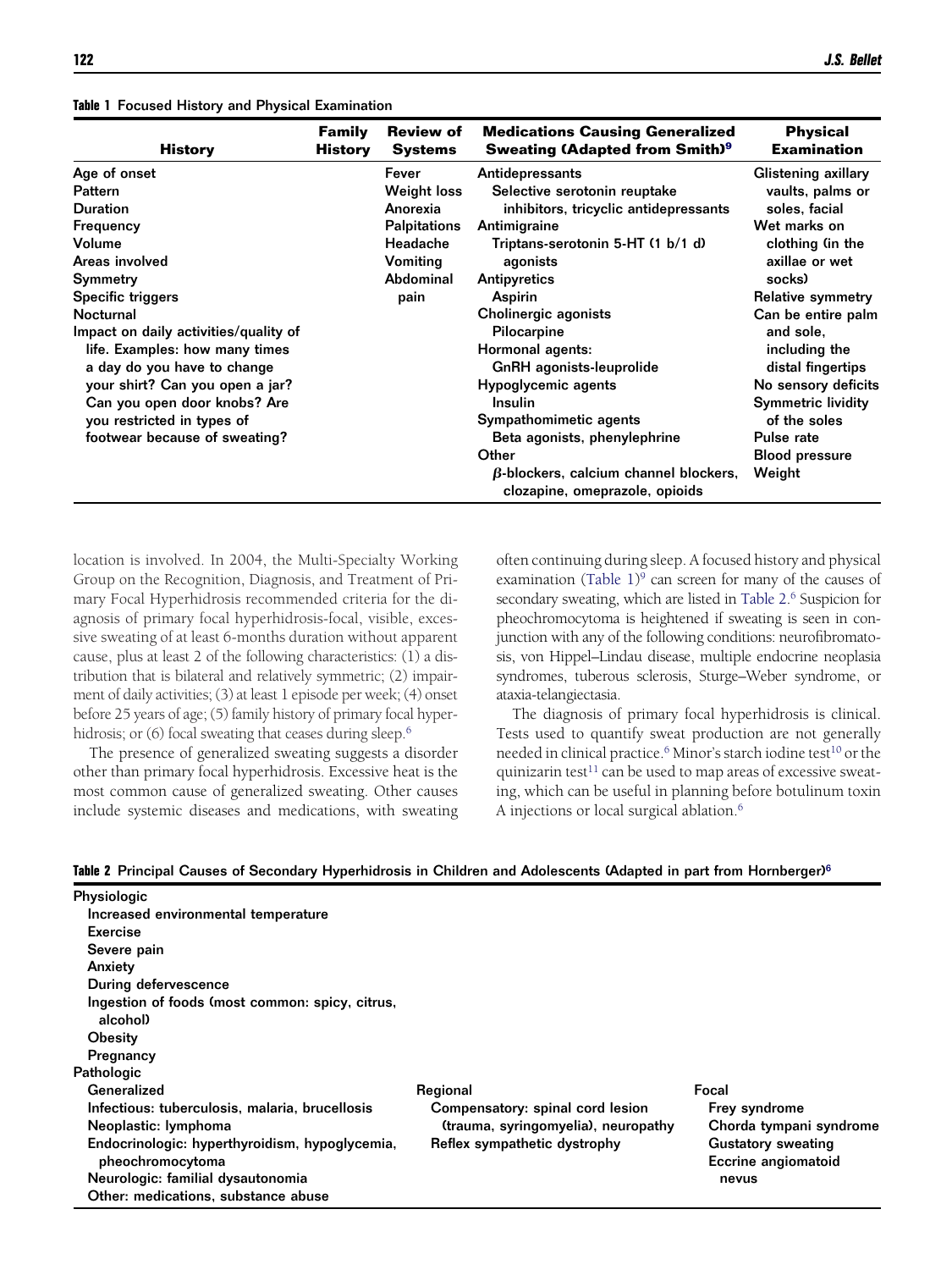### **Treatment**

Most of the research concerning treatment of primary focal hyperhidrosis has been performed in the adult population. Only a few studies have involved children and adolescents. Patients and their parents should be counseled about possible treatment options but also about limitations and complications of each therapeutic modality, which include topical therapy, systemic medications, iontophoresis, botulinum toxin A, and surgery.

### Axillary Hyperhidrosis

#### Topical Therapy

Topical therapy with antiperspirants can be effective in the treatment of axillary hyperhidrosis. Antiperspirants are often combined with deodorants. Metallic salts (usually aluminum chloride) are the active ingredients, with concentrations ranging from 6.25% to 25%. The mechanism of action is thought to be physical blockage of the eccrine sweat gland leading to structural and functional degeneration of the sweat glands[.12](#page-4-0) Over-the-counter Certain Dri® (DSE Healthcare Solutions, Edison, NJ) contains 12% aluminum chloride, whereas newer over-the-counter products, such as degree and Dove (both manufactured by Unilever, Englewood Cliffs, NJ), and Secret Clinical Strength products (Proctor and Gamble, Cincinnati, OH) contain 20% aluminum zirconium tetrachlorohydrex glycine. Twenty percent aluminum chloride requires a prescription and often causes a significant irritant dermatitis, to a degree that patients often cannot tolerate the medication.<sup>13</sup> Although lower concentrations may minimize skin irritation, they often are not as effective as the greater-concentration products[.14](#page-4-0)

In a study of 7 adults who had previously experienced skin irritation, burning, or pruritus with 12% or 20% aluminum chloride solutions, the authors administered 15% aluminum chloride hexahydrate with 2% salicylic acid in a gel base without any side effects.<sup>13</sup> This product is available as a physician-dispensed product in the United States. One treatment regimen for topical antiperspirants is to apply nightly for 1 week, and then as needed to control sweating[.13,14](#page-4-0) Reapplication may be needed only once every 1 to 3 weeks for adequate control.<sup>14</sup> The use of occlusion with antiperspirants does not improve the effectiveness of therapy.<sup>14</sup>

#### Botulinum Toxin A

If topical therapy fails to control excessive axillary sweating, botulinum toxin A can be used.<sup>15</sup> Intradermal injections of this toxin can decrease eccrine sweat production. Although the mechanism of action is unknown, this toxin is thought to produce functional denervation of the sweat glands.<sup>16</sup> OnabotulinumtoxinA (BOTOX®, Allergan, Irvine, CA) is currently the only form of botulinum toxin A approved by the Food and Drug Administration (FDA) for use in patients with axillary hyperhidrosis who are older than 18 years of age. It also has been approved for blepharospasm and strabismus in patients older than 12 years of age and for cervical dystonia in those older than 16 years of age. AbobotulinumtoxinA (Dysport, IPSEN, Brisbane, CA) is another form of botulinum

toxin A that has been used with success outside the United States for the treatment of primary focal hyperhidrosis[.17](#page-4-0) The FDA has approved abobotulinumtoxinA (Dysport, IPSEN, Brisbane, CA) for treatment of cervical dystonia and glabellar lines in adults.

The first reported successful use of botulinum toxin A in the pediatric population was in a 14-year-old female patient who had a 2-year history of excessive axillary sweating[.17](#page-4-0) The treatment is usually well tolerated in the office setting with the use of a topical anesthetic[.18](#page-4-0) A 30-gauge needle on a 1-mL syringe is often used and should be inserted approximately 2 mm and at a 45-degree angle with the bevel side up into the dermis[.19](#page-4-0) The entire volume is divided into 0.1- to 0.2-mL aliquots and distributed among 15 to 30 sites, which are 1 to 2 cm apart. The package insert from Allergan recommends 50 U per axilla<sup>19</sup>; however, dosages used to treat this disorder range from 50 to 200 U per axilla.<sup>20</sup> Before the injection is made, it is often helpful to perform Minor's starch iodine test to visualize the affected area and then to mark the planned injection sites using a marking pen, so that it is easy to track which sites have already been injected.

The primary disadvantage of this form of therapy is that the effect wears off in approximately 6 to 12 months, $21$  so that retreatment is necessary. In some individuals the effect may last up to 24 months.<sup>21</sup> Greater initial doses may extend the inhibition[.20](#page-4-0) Antibodies can also develop to the toxin, eventually rendering it ineffective.<sup>22</sup> In 2009, the FDA added a black box warning of generalized muscle weakness and respiratory difficulty, which can occur hours to weeks after injection. Informed consent is essential before botulinum toxin A usage.

There is considerable interest in topical botulinum toxin A. A 2007 report showed efficacy in 10 adults with axillary hyperhidrosis, but trials are still ongoing.<sup>23,24</sup> This product has not yet been approved for use in the United States. If topical botulinum toxin A is proven safe and effective, it will be useful in children and adolescents who prefer not to receive injections.

#### **Surgery**

If topical therapy and botulinum A toxin injections have not been effective, surgery can be offered with local destruction of sweat glands or endoscopic thoracic sympathectomy. Disruption of the sweat glands is accomplished via suction curettage and/or tumescent liposuction techniques and is often performed by a dermatologist skilled in this type of procedure or a plastic surgeon. These procedures can decrease sweating in 70% to 90% of patients.<sup>25</sup> The risk of complications, such as lymphedema, diminished sensation, or decreased arm mobility, is low. Compensatory hyperhidrosis does not occur with these local procedures.

The sympathetic innervation of the axilla is less predictable compared with that for the palms, therefore some procedures have not been successful in the past.<sup>26</sup> However, 2 studies in which the authors used endoscopic thoracic sympathectomy of the T4 and/or T5 ganglion for treatment of axillary hyperhidrosis report success rates of at least 96%[.27,28](#page-5-0) Compensatory hyperhidrosis is reported in approximately 75% of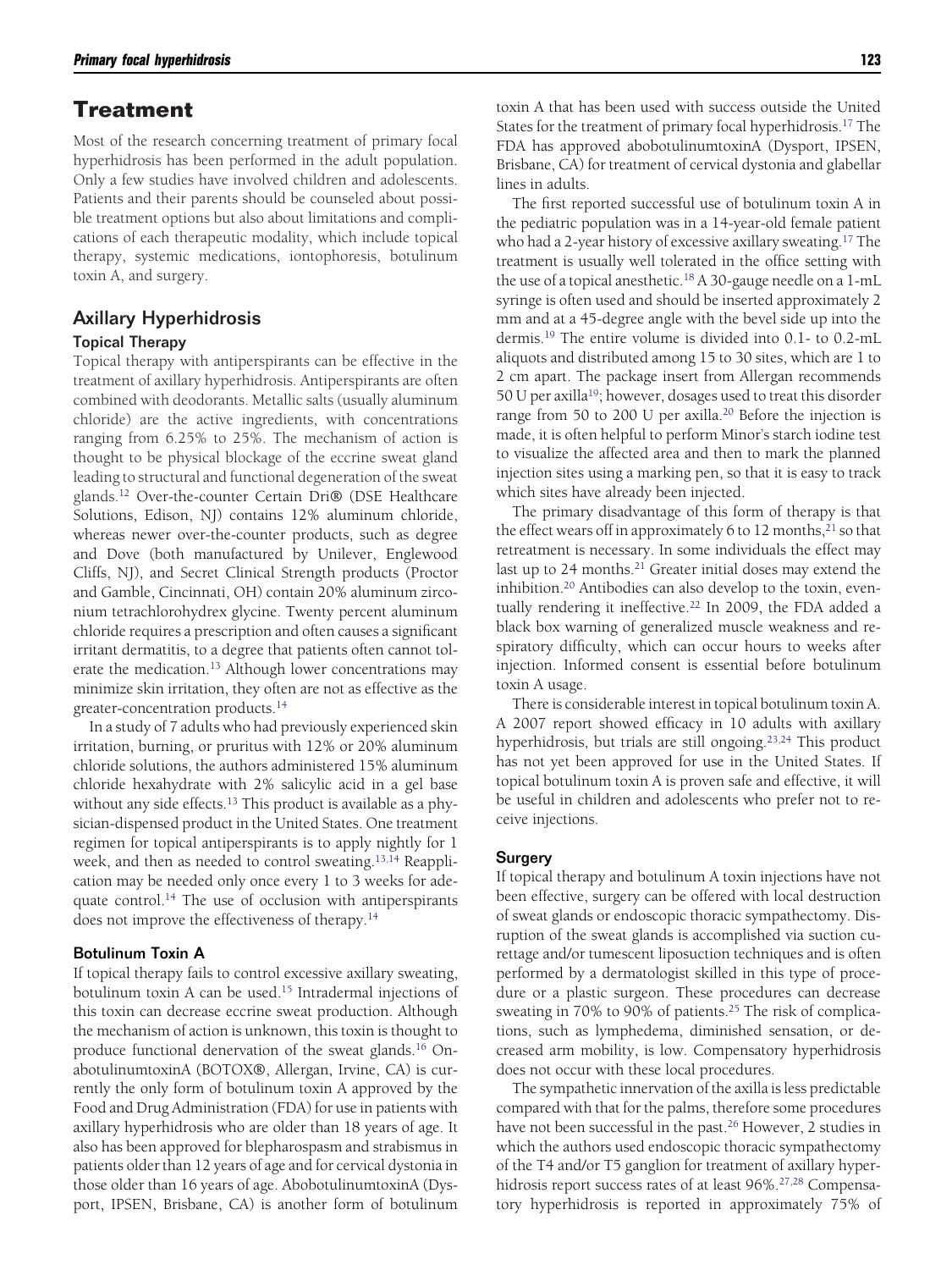treated patients[.27](#page-5-0) The risk of complications is low and includes pneumothorax, Horner's syndrome, and hypoten $sion<sup>29</sup>$ 

#### Iontophoresis and Systemic Medications

There is no convincing evidence for the use of iontophoresis or systemic medications in the treatment of axillary hyperhidrosis. Iontophoresis is difficult to administer in this location. Systemic medications, including anticholinergics,<sup>30</sup> calcium channel blockers (diltiazem),<sup>31</sup> clonidine,<sup>32</sup> and benzodiazepines<sup>33</sup> can decrease sweating, but high doses are required and these dosages usually cause undesirable side effects.<sup>34</sup> Therefore, they have not often been recommended in children and adolescents.

### Palmar and Plantar Hyperhidrosis

#### Topical Therapy

Topical antiperspirants (as outlined previously) used on the palms and soles can be effective, but this therapy may not control sweating to an acceptable degree, even when applied twice daily.

#### Iontophoresis

Iontophoresis is a method in which an electric current is passed through tissue. It was initially used in the 1950s for treatment of palmar hyperhidrosis.<sup>35</sup> Direct current through tap water is most often used and the mechanism of action is thought to result from an accumulation of hydrogen ions, generated by hydrolysis of water in the anodal bath, which may lead to destructive changes of the sweat glands.<sup>36</sup> Because a tingling sensation often occurs with direct current, alternating current may be better tolerated.<sup>37</sup>

For tap water iontophoresis, the hands or feet are placed in 2 separate reservoirs of tap water and an electrical current is directed through the water to the skin. After approximately 10 minutes, the polarity is switched and another 10 minutes of treatment are given. This method is labor-intensive and usually requires 2 to 3 treatments per week for 20 to 30 minutes at each session. One advantage is that this can be done at home. In a study of tap water iontophoresis, which included children as young as 8 years old, palmar hyperhidrosis was controlled after 8 treatments, while plantar hyperhidrosis improved in 65% of the patients whose hands only were treated.<sup>38</sup>

Iontophoresis using anticholinergic medications, such as glycopyrrolate 0.05% solution also is effective with longer periods of dry palms or soles in children and adults due to both local and systemic effects.<sup>39</sup> The risks of systemic absorption in children are likely greater than in adults, due to a larger body surface area-to-volume ratio.

A new "dry type" iontophoretic device, which avoids the need for reservoirs of water, has also been shown to be effective in adults with palmar hyperhidrosis.<sup>40</sup> No studies have been reported in the pediatric population.

#### Botulinum Toxin A

Botulinum toxin A injections have been used successfully to treat palmar hyperhidrosis in adults $41,42$  and children.  $43,44$ The largest case series in the pediatric age group included 9 children with an age range from  $6.5$  to  $15$  years.<sup>45</sup> These children received palmar injections of BOTOX® after ulnar and median nerve blocks. This treatment was effective in all the children, as measured by gravimetry, severity and frequency scales, and the Questionnaire of Quality of Life. After a single treatment with BOTOX® injections, one child required no further treatment for 3 years.<sup>45</sup> Decreased sweating is usually noticed within 4 to 5 days after treatment, with maximum improvement occurring by 1 month. Transient weakness of the hand muscles can occur with botulinum toxin A injections because of diffusion from the dermis to the underlying muscles. With repeated injections, atrophy of the thenar and hypothenar eminences may develop and weakness can become irreversible.

Injections of the palms and soles are painful. Topical lidocaine 2.5% and prilocaine 2.5% cream (EMLA Cream, APP Pharmaceuticals, LLC, Schaumburg, IL), ice packs, ethyl chloride spray, and iced water have been used successfully in adults;<sup>46</sup> however, children are less likely to tolerate injections with these methods.<sup>8</sup> The MED-JET device, a needleless method of administering anesthesia before injection of botulinum toxin A to the palms, may be helpful; however, this device has not yet been approved by the FDA.<sup>47</sup>

Nerve blocks of the wrists or ankles are usually required to inject safely with minimal pain. The risk associated with administering nerve blocks is low, but complex regional pain syndrome has developed after bilateral median and ulnar nerve blocks were performed before botulinum toxin A injections in an adult.<sup>48</sup> For children who cannot tolerate nerve block placement, general anesthesia is often necessary to inject successfully.

Recent studies have demonstrated some success in the treatment of palmar hyperhidrosis by using botulinum toxin A iontophoresis. Eight patients had decreased sweating as measured by gravimetry; an obvious reduction in density and extent of Minor's starch iodine test and a significant reduction in the Dermatology Life Quality Index[.49-51](#page-5-0) Compensatory hyperhidrosis and decreased grip strength did not occur.<sup>49</sup> Maximal benefit with commercially available iontophoresis units is difficult because the volume is so small and the toxin is likely binding to the sponge, pad or glove (Kavanagh GM, personal communication, 2009). If this treatment is proven safe and effective, it would be a valuable addition to the treatment options of palmar and plantar hyperhidrosis, because injections of botulinum toxin A could be avoided, as well as the need for nerve blocks or general anesthesia.

#### **Surgery**

Surgical treatment of palmar and plantar hyperhidrosis is another therapeutic option for patients who have tried other treatments without success or who desire a more permanent solution. No local surgeries are feasible; however, endoscopic thoracic sympathectomy can be effective for both palmar and plantar hyperhidrosis[.26,52](#page-5-0) The youngest reported patient treated with thoracic sympathectomy for palmar hyperhidrosis was an 11-year-old girl.<sup>53</sup> Thoracic sympathectomy is performed at the T2-3 level for palmar hyperhidrosis.<sup>26</sup> Although results have been variable with lumbar sympathectomy at the L3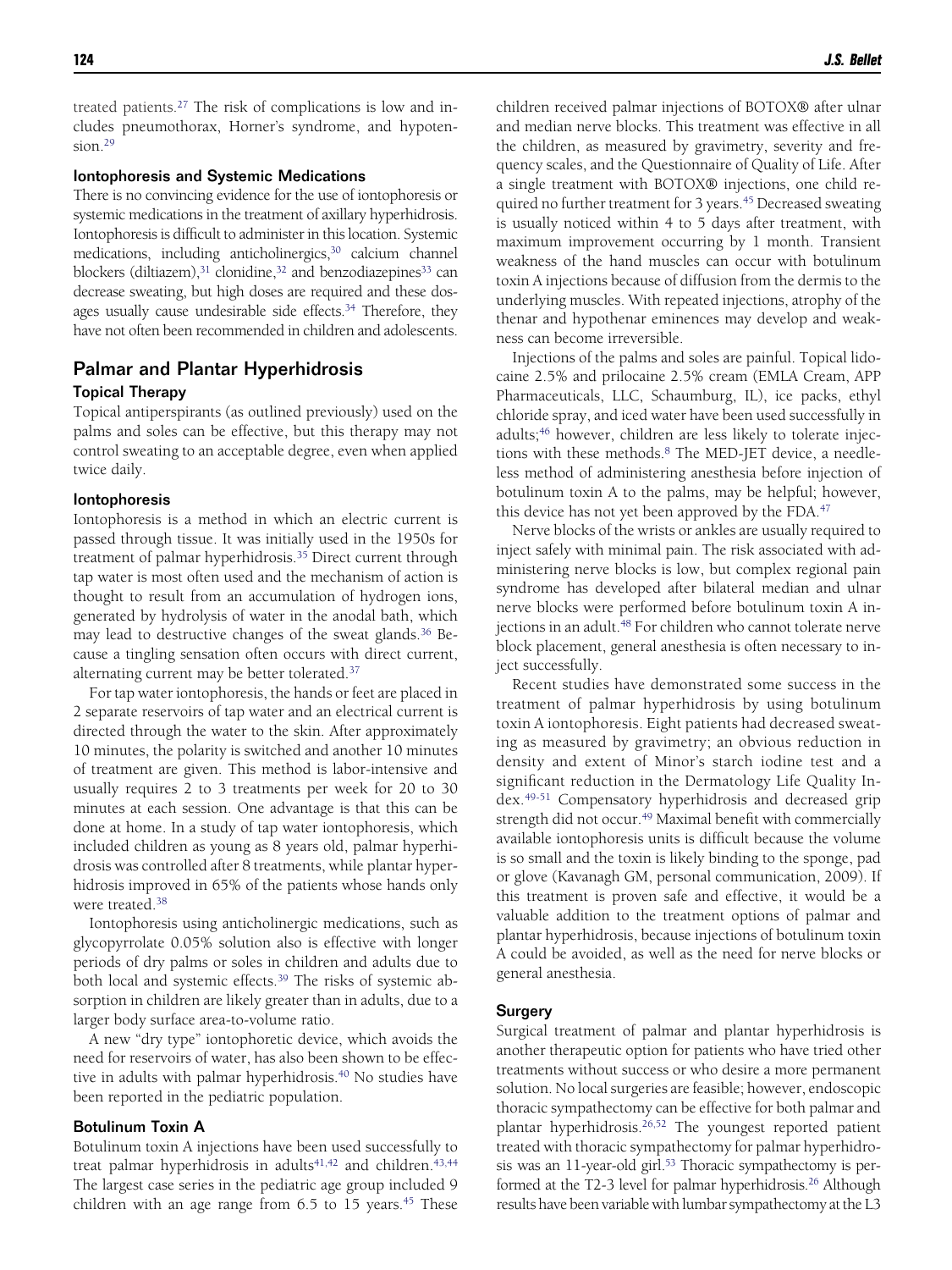<span id="page-4-0"></span>and/or L4 level for plantar hyperhidrosis, a recent study reported a 97% anhidrotic rate in adults.<sup>26,54</sup> Compensatory hyperhidrosis almost always occurs and is usually thermal and truncal[.55,56](#page-5-0)

Although sympathectomy can produce longer lasting improvement, some patients report that the compensatory hyperhidrosis is so unacceptable that they would rather not have undergone the procedure.<sup>56</sup> Because children and adolescents seem to tolerate compensatory hyperhidrosis better than adults, some physicians recommend that surgery should be performed before adulthood.<sup>56</sup>

#### Craniofacial Hyperhidrosis

Few studies have been published concerning the treatment of craniofacial hyperhidrosis. The avoidance of triggers, particularly foods, is the first step. Some patients are affected by spicy foods; however, other types of foods, including citrus and condiments can elicit a response. Topical aluminum chloride solutions are anecdotally reported to decrease sweating. Glycopyrrolate topically administered with a pad applicator can be effective in compensatory gustatory hyperhidrosis[.57](#page-5-0)

Botulinum toxin A injections have been successful in the treatment of frontal<sup>58,59</sup> and gustatory hyperhidrosis.<sup>60-62</sup> Successful surgical treatment via thoracic sympathectomy of the T2 and/or T3 ganglion also has been reported, but sparse data exists.<sup>63,64</sup> Ptosis is the main complication with sympathectomy for craniofacial hyperhidrosis.

#### Multiple-Site Hyperhidrosis

Treatment of multiple-site hyperhidrosis deserves special mention. Multiple-site hyperhidrosis, in which more than one area is involved, occurs in approximately one half of patients with primary focal hyperhidrosis. Palm and sole involvement is the most common combination (28%) in 1 study, followed by axillary and palmoplantar (6%). Axillary and palmar involvement alone is rare (2%).2 Craniofacial hyperhidrosis almost always occurs in isolation. Expectations should be reviewed for treatment with the patient and parents and the most distressing site addressed first. Sometimes it is possible to treat 2 areas at the same time; however, botulinum toxin A dosing limitations, as well as the fact that iontophoresis does not work for axillary hyperhidrosis, may hinder combination therapy. Sympathectomy must be performed at the correct level; however, some patients with palmar hyperhidrosis who improve with a T2-3 sympathectomy also may experience improvement of plantar hyperhidrosis.<sup>55</sup> Tailoring treatment to each patient provides optimal management.

## **Conclusions**

Primary focal hyperhidrosis can be a life-altering condition. The diagnosis is clinical. If primary focal hyperhidrosis is untreated, it will continue unabated. Several effective treatment options are available and should be offered to patients. A profound difference in the lives of children and adolescents affected by hyperhidrosis can be made with proper diagnosis and treatment.

#### References

- 1. Strutton DR, Kowalski JW, Glaser DA, et al: US prevalence of hyperhidrosis and impact on individuals with axillary hyperhidrosis: Results from a national survey. J Am Acad Dermatol 51:241-248, 2004
- 2. Walling HW: Primary hyperhidrosis increases the risk of cutaneous infection: A case-control study of 387 patients. J Am Acad Dermatol 61:242-246, 2009
- 3. Weber A, Heger S, Sinkgraven R, et al: Psychosocial aspects of patients with focal hyperhidrosis. Marked reduction of social phobia, anxiety and depression and increased quality of life after treatment with botulinum toxin A. Br J Dermatol 152:342-345, 2005
- 4. Ro KM, Cantor RM, Lange KL, et al: Palmar hyperhidrosis: Evidence of genetic transmission. J Vasc Surg 35:382-386, 2002
- 5. Yamashita N, Tamada Y, Kawada M, et al: Analysis of family history of palmoplantar hyperhidrosis in Japan. J Dermatol 36:628-631, 2009
- 6. Hornberger J, Grimes K, Naumann M, et al: Recognition, diagnosis, and treatment of primary focal hyperhidrosis. J Am Acad Dermatol 51:274- 286, 2004
- 7. Lonsdale-Eccles A, Leonard N, Lawrence C: Axillary hyperhidrosis: Eccrine or apocrine? Clin Exp Dermatol 28:2-7, 2003
- 8. Gelbard CM, Epstein H, Hebert A: Primary pediatric hyperhidrosis: A review of current treatment options. Pediatr Dermatol 25:591-598, 2008
- 9. Smith CC: Idiopathic hyperhidrosis, in Dellavalle RP (ed): UpToDate. 2010 vol; 2010. Available at: [http://www.uptodate.com/patients/](http://www.uptodate.com/patients/content/topic.do?topicKey=~8BimwSXv4DVQf8) [content/topic.do?topicKey](http://www.uptodate.com/patients/content/topic.do?topicKey=~8BimwSXv4DVQf8)-8BimwSXv4DVQf8. Accessed March 24, 2010
- 10. Minor V: Ein neues verfahren zu der klinischen Untersuchung der Schweißabsonderung. Z Neurol 101:302-308, 1927
- 11. Guttmann L: The management of the quinizarin sweat test. Postgrad Med J 23:353-366, 1947
- 12. Holzle E, Braun-Falco O: Structural changes in axillary eccrine glands following long-term treatment with aluminium chloride hexahydrate solution. Br J Dermatol 110:399-403, 1984
- 13. Woolery-Lloyd H, Valins W: Aluminum chloride hexahydrate in a salicylic acid gel: A novel topical agent for hyperhidrosis with decreased irritation. J Clin Aesthet Dermatol 2:28-31, 2009
- 14. Scholes KT, Crow KD, Ellis JP, et al: Axillary hyperhidrosis treated with alcoholic solution of aluminium chloride hexahydrate. BMJ 2:84-85, 1978
- 15. Lowe NJ, Glaser DA, Eadie N, et al: Botulinum toxin type a in the treatment of primary axillary hyperhidrosis: A 52-week multicenter double-blind, randomized, placebo-controlled study of efficacy and safety. J Am Acad Dermatol 56:604-611, 2007
- 16. Swartling C, Naver H, Pihl-Lundin I, et al: Sweat gland morphology and periglandular innervation in essential palmar hyperhidrosis before and after treatment with intradermal botulinum toxin. J Am Acad Dermatol 51:739-745, 2004
- 17. Farrugia MK, Nicholls EA: Intradermal botulinum A toxin injection for axillary hyperhydrosis. J Pediatr Surg 40:1668-1669, 2005
- 18. Gehris R: Botulinum toxin type a for pediatric hyperhidrosis. Cosmet Dermatol 20:639-642, 2007
- 19. BOTOX safety insert. Available at: [http://www.allergan.com/assets/pdf/](http://www.allergan.com/assets/pdf/botox_pi.pdf%23page=1) [botox\\_pi.pdf#page](http://www.allergan.com/assets/pdf/botox_pi.pdf%23page=1)=1. Accessed March 24, 2010
- 20. Wollina U, Karamfilov T, Konrad H: High-dose botulinum toxin type a therapy for axillary hyperhidrosis markedly prolongs the relapse-free interval. J Am Acad Dermatol 46:536-540, 2002
- 21. Moffat CE, Hayes WG, Nyamekye IK: Durability of botulinum toxin treatment for axillary hyperhidrosis. Eur J Vasc Endovasc Surg 38:188- 191, 2009
- 22. Boni R, Kreyden OP, Burg G: Revival of the use of botulinum toxin: Application in dermatology. Dermatology 200:287-291, 2000
- 23. Glogau RG: Topically applied botulinum toxin type a for the treatment of primary axillary hyperhidrosis: Results of a randomized, blinded, vehicle-controlled study. Dermatol Surg 33:S76-S80, 2007